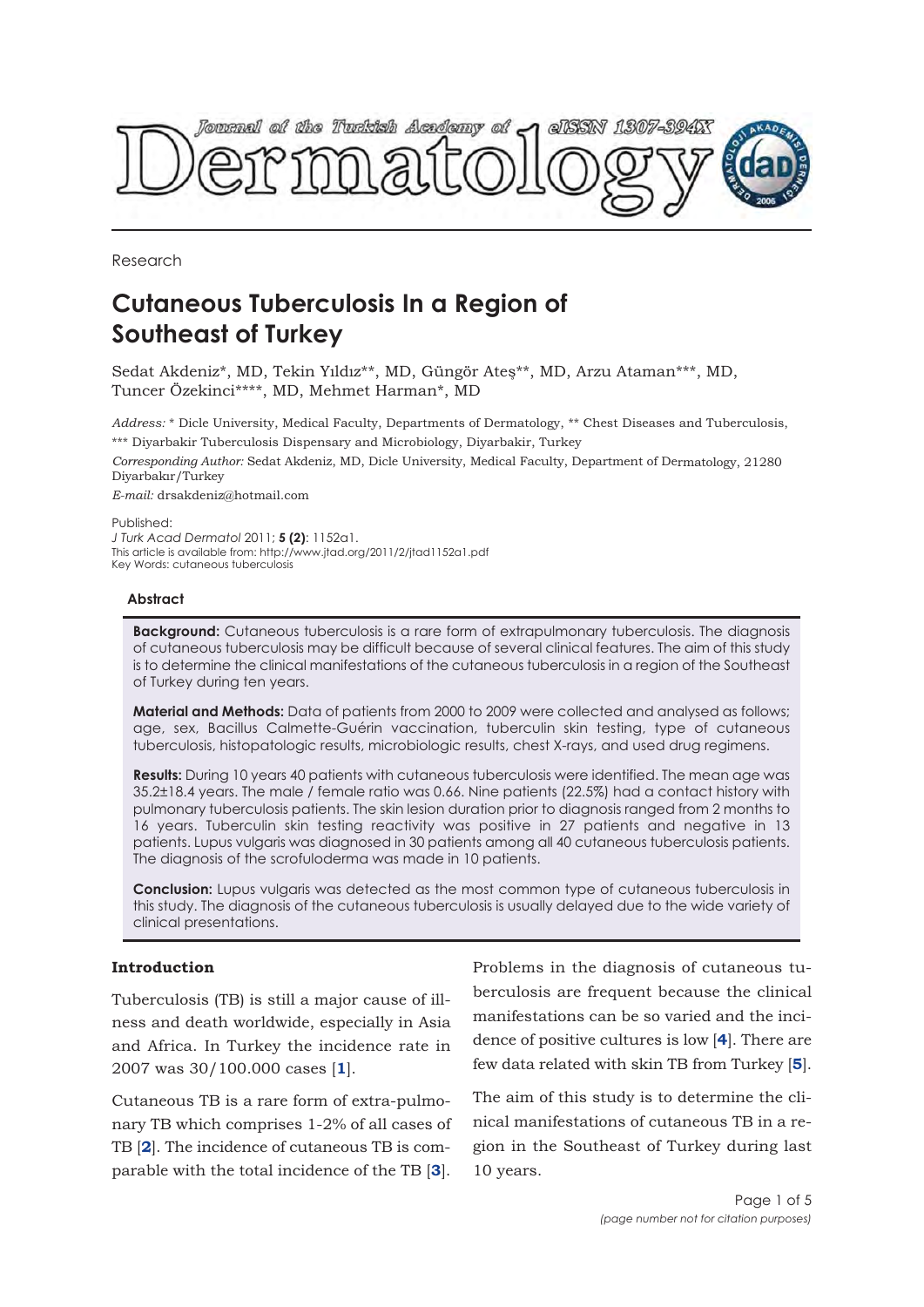#### **Materials and Methods**

Data of cutaneous TB who attended in a period of time at a University Hospital Dermatology Clinic from January 2000 through December 2009 were analyzed retrospectively.

Data of the patients were collected as follows; age, sex, Bacillus Calmette-Guérin (BCG) vaccination, tuberculin skin testing (TST), type of cutaneous TB, histopatologic results, microbiologic results, chest X-rays, and used drug regimens. TST was carried out with PPD 5 TU (Todd Unit), and an induration of 15 mm or more at 48-72 h was considered positive.

Following investigations were carried out on each patient: Hematological examination including complete blood count and erythrocyte sedimentation rate.

The diagnosis of cutaneous TB was made according to the combination of clinical, histopathological, and microbiological results as well as response to antituberculous therapy.

All cases of the cutaneous TB were reported to the Tuberculosis Dispensary. In our country, Tuberculosis Dispensaries record, treat, observe all types of TB and make BCG vaccination for TB. The BCG vaccination is on  $60<sup>th</sup>$  day and  $7<sup>th</sup>$  year of life routinely. Standard therapy regimes involving 2 months of quadruple therapy (isoniazid, rifampicin, pyrazinamide, and ethambutol) followed by a further 4 months of isoniazid plus rifampicin) are administered in Tuberculosis Dispensaries.

Nominal data were presented as proportions and continuous variables were expressed as the mean ± standard deviations (SD).

# **Results**

During 10 years 40 patients with cutaneous TB were identified. The mean age was 35.2±18.4 years (range 7-95 years). Sixteen were men (40%) and 24 were women (60%). The male / female ratio was 0.66. Nine of the

|  |  |  |  |  | Table 1. Data of Our Patients |
|--|--|--|--|--|-------------------------------|
|--|--|--|--|--|-------------------------------|

| 35.3±18.4 (range 7-95 years)<br>16/24 |
|---------------------------------------|
| 0.66                                  |
|                                       |
| $9(22.5\%)$                           |
| 4/36 (10% / 90%)                      |
|                                       |
| 2 months-16 years                     |
| $13.4 + 7.2$                          |
| 13/27                                 |
| $30(75\%)$                            |
| 10 (25%)                              |
|                                       |

patients (22.5%) had a contact history with pulmonary tuberculosis patients. Thirty six patients (90%) with cutaneous TB had BCG vaccination scar whereas 4 patients (10%) had no BCG vaccination scar. The skin lesion duration prior to diagnosis ranged from 2 months to 16 years. TST reactivity was positive in 27 patients and negative in 13 patients. The mean and SD values of the TST reactivity in all patients, in TST positive patients and in TST negative patients were 13.4±7.2 mm, 20.6±3.6 mm, 8.6±4.2 mm in diameter, respectively. Lupus vulgaris (LV) was diagnosed in 30 of the all 40 cutaneous TB patients (**Figures 1, 2**). The diagnosis of the scrofuloderma (SFD) was made in 10 patients (**Figures 3, 4**) (**Table 1**). None of our patients had HIV sero-positivity.

Histopatologic results were compatible with clinical diagnosis in 32 (80%) patients. Skin specimens for M. tuberculosis culture were performed in all patients and positive results were obtained in 5 (12.5%) patients. In 3 patients (7.5%) the diagnosis of cutaneous TB was based on antituberculous treatment response.

The diagnosis of cutaneous TB was based on a typical appearance, a positive TST, a skin biopsy showing granulomatous dermatitis, a skin biopsy culture showing M. tuberculosis or a good response to anti-TB treatment.

All patients were treated with a short-course anti-TB regimen consisting of isoniazid 300



Figure 1. Lupus vulgaris of the cheek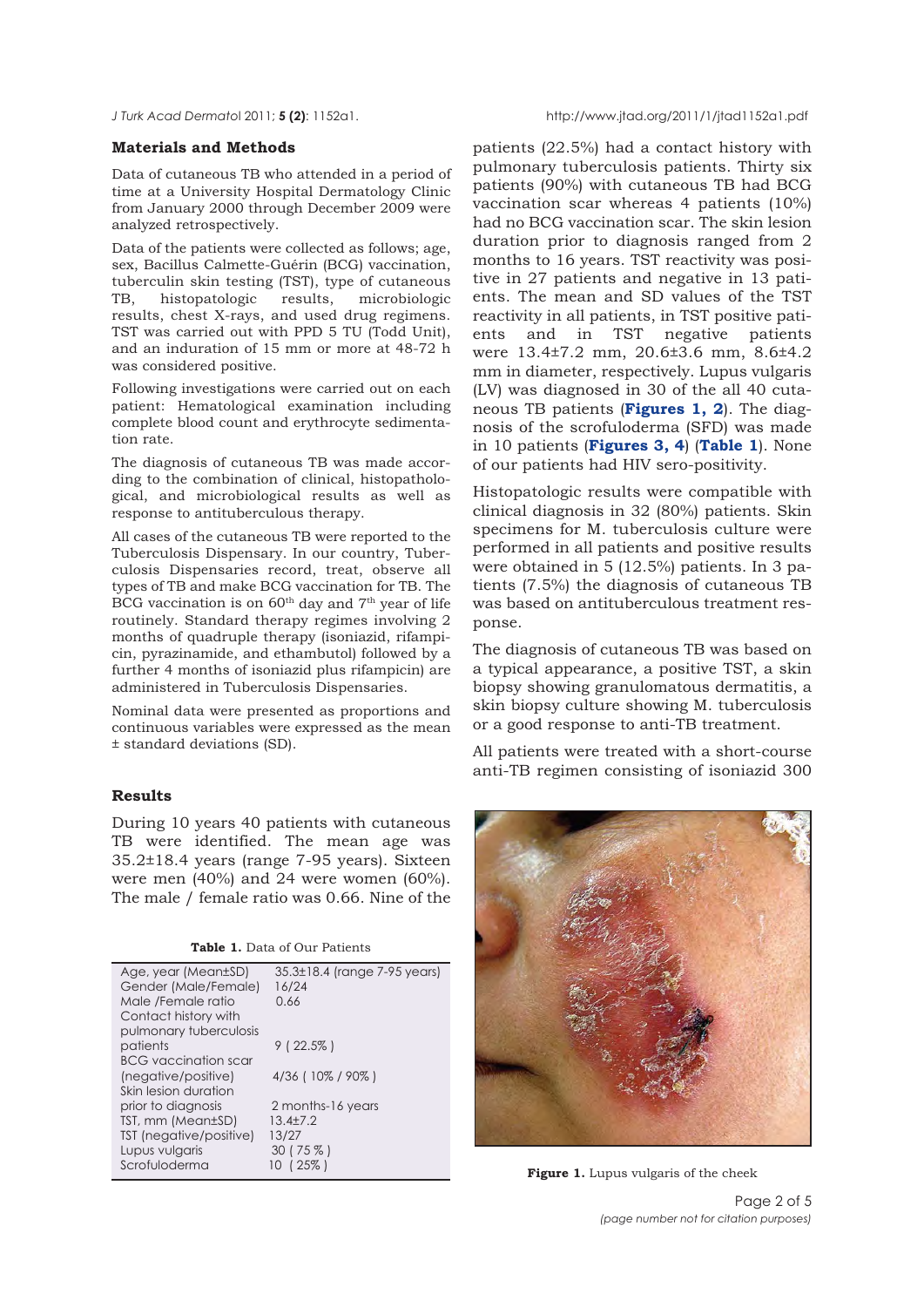*J Turk Acad Dermato*l 2011;**5 (2)**:1152a1. http://www.jtad.org/2011/2/jtad1152a1.pdf



**Figure 2.** Lupus vulgaris of the hand caused deformity

mg daily, rifampicin 600 mg daily, ethambutol 1000 mg daily and pyrazinamide 2000 mg daily for 2 months followed by isoniazid and rifampicin in the same doses for 4 months. The doses were suitably adjusted for children.

## **Discussion**

As to our knowledge this is the first report related to cutaneous TB in a region of the Southeast Turkey. Tuberculosis of the skin is most commonly seen in young adults; [**6, 7**] in our study 62.5% of patients were under 40 years of age.

We observed the female predominance in concordance with a study from our country



**Figure 4.** Scrofuloderma of the thorax



**Figure 3.** Scrofuloderma of the breast, axillary and cervical involvement

[**5**], contrary to the previous studies [**8, 9, 10**]. We detected the contact history with pulmonary tuberculosis patients in 22.5% of 40 patients. Following a diagnosis of cutaneous TB, individuals ho have been in close and prolonged contact with affected patients underwent TST, a chest X-ray and sputum analysis [**11**].

The skin lesions duration prior of the cutaneous TB was 2 months to 16 years. The correct diagnosis of the cutaneous TB is usually missed or delayed due to the wide variety of clinical presentations and lack of consideration of the disease in the differential diagnosis, due to false-negative cultures and negative direct-smear detections [**10**].

In our study, the diagnosis of cutaneous TB was made according to the histopathologic results in 32 patients (80%), and microbiologic results in 5 patients (12.5%). It is recommended, patients with suspected tuberculosis should have appropriate specimens sent for acid-fast bacillus (AFB) staining, histology, mycobacterial culture, and isolation of the M. tuberculosis by polymerase chain reaction (PCR) [**12, 13**].

Moreover, we diagnosed cutaneous TB in three patients based on antituberculous treatment response. In areas of high TB prevalence, a therapeutic trial of anti-TB chemotherapy should be considered [**14, 15, 16**].

In our cutaneous TB patients, LV was detected as the most common type (75%). SFD was observed in 10 patients (25%). In a study from Morocco SFD was the most common type of cutaneous TB [**4**]. LV was the most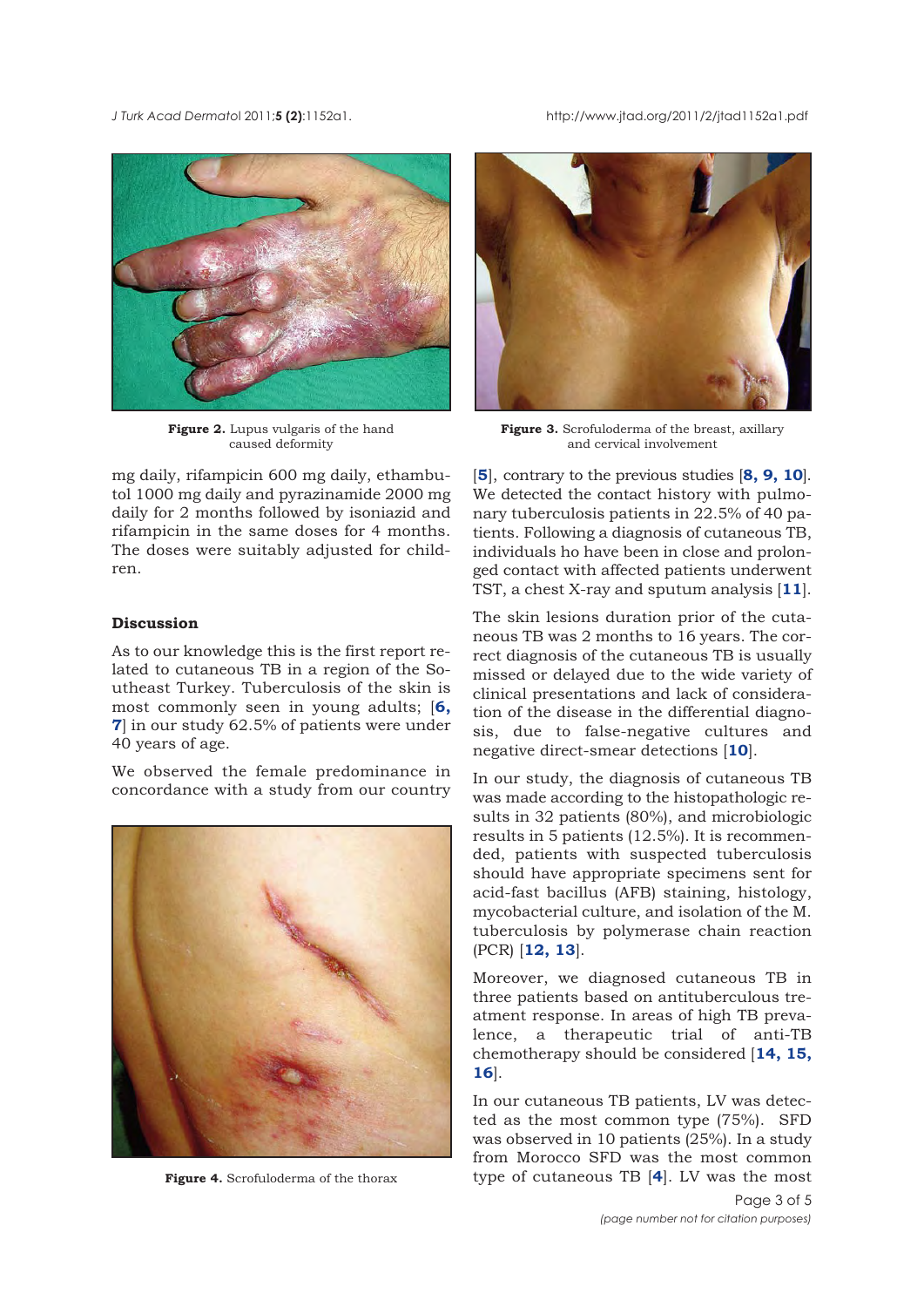common form of CTB reported in studies from Hong Kong, Africa and India [**6, 8, 17, 18**]. This difference was attributed to better housing conditions and health services as well as BCG vaccination at birth. [**8**], to the lower overall incidence of pulmonary TB than in the past and improved hygiene (e.g. prohibition of spitting in the streets) leading to a decrease in contamination by acid Fast Bacillus [**19**]. We are in opinion that the routine BCG vaccination in our country and the lower incidence of pulmonary TB than in the past may contribute LV predominance.

We found chest X-ray abnormalities in 3 patients. In two patients fibrotic apical pulmonary lesions, in one patient fibrotic apical pulmonary lesion and left pleural thickness were detected. Sputum smear for AFB and culture for *M. tuberculosis* were negative. Concomitant extracutaneous tuberculosis has been reported in 5% to 21% of patients with cutaneous tuberculosis in different studies [**20, 21**].

Our patients had been taken standard TB treatment regimens for their cutaneous TB. This regimens consist of 2 months of quadruple therapy (isoniazid, rifampicin, pyrazinamide, and ethambutol) followed by a further 4 months of isoniazid plus rifampicin thrapy. Because most cases of cutaneous TB are related to tuberculous disease of other organs and the bacillary load in the skin is usually less than elsewhere, treatment regimens, such as used to treat pulmonary TB, should be sufficient [**22**].

In conclusion, LV was detected as the most common type of cutaneous tuberculosis. The diagnosis of cutaneous TB is usually delayed due to the wide variety of clinical presentations.

### **References**

- 1. Global tuberculosis control: epidemiology, strategy, financing: WHO report 2009. Online: http:// www.who.int/tb/ publications/ global report/2009 /en/index.html. (Last access Oct 2009)
- 2. Caminero J. Guia de la tuberculosis para medicos especialistas. Paris: International Union Against Tuberculosis And Respiratory Diseases, 2003; 35: 7.
- 3. Tappeiner G, Wolff K. Tuberculosis and other mycobacterial infections. In: Freedberg IM, Eisen AZ, Wolff K, Austen KF, Goldsmith LA, Katz SI (eds). Dermatology in General Medicine, 6th Edition. USA, The McGraw-Hill Companies Inc, 2003:1933-1950.
- 4. Zouhair K, Akhdari N, Nejjam F, Ouazzani T, Lakhdar H. Cutaneous tuberculosis in Morocco. Int J Infect Dis 2007; 11: 209-212. PMID: 16822685
- 5. Kılıç A, Gül U, Soylu S, Gönül M, Demiriz M. Clinical and laboratory features of cutaneous tuberculosis. Eur J Dermatol 2009; 19: 527-528. PMID: 19638334
- 6. Kumar B, Muralidhar S. Cutaneous tuberculosis: a twenty-year prospective study. Int J Tuberc Lung Dis 1999; 3: 494-500. PMID: 10383062
- 7. Fenniche S, Ben Jennet S, Marrak H, Khayat O, Zghal M, Ben Ayad M, et al. Tuberculose cutanée: aspects anatomocliniques et évolutifs (26 cases). Ann Dermatol Venereol 2003;130:1021-1024. PMID: 14724536
- 8. Ho CK, Ho MH, Chong LY. Cutaneous tuberculosis in Hong Kong: an update. Hong Kong J Med 2006; 12: 272-277. PMID:16912353
- 9. Farina MC, Gegundez MI, Pique E, Esteban J, Martin L, Requena L, et al. Cutaneous tuberculosis: a clinical, histopathologic and bacteriologic study. J Am Acad Dermatol 1995; 33: 433-440. PMID: 7657867
- 10. Shegal VN, Srivastava G, Rhurana VK, Sharman VK, Bhalla P, Beohar PC. An appraisal of epidemiologic, clinical, bacteriologic, histopathologic and immunologic parameters in cutaneous tuberculosis. Int J Dermatol 1987; 26: 521-526. PMID: 3119506
- 11. Lai-Cheong JE, Perez A, Tang V, Martinez A, Hill V and Menage H du P. Cutaneous manifestations of tuberculosis. Clin Exp Dermatol 2007; 32: 461–466. PMID: 17376216
- 12. Golden MP, Vikram HR. Extrapulmonary tuberculosis: an overview. Am Fam Physician 2005; 72: 1761- 1768. PMID: 17376216
- 13. Almaguer-Chávez J, Ocampo-Candiani J, and Rendón A. Current panorama in the diagnosis of cutaneous tuberculosis. Actas Dermosifiliogr 2009; 100: 562-570. PMID: 19715641
- 14. Akoglu G, Karaduman A, Boztepe G, Ozkaya O, Sahin S, Erkin G, et al. A case of lupus vulgaris successfully treated with antituberculous therapy despite negative PCR and culture. Dermatology 2005; 211: 290-292. PMID: 16205078
- 15. Lipsker D, Grosshans E. What is lupus vulgaris in 2005? Dermatology 2005; 211: 189-190. PMID: 16205061
- 16. Ramam M, Mittal R, Ramesh V. How soon does cutaneous tuberculosis respond to treatment? Implications for a therapeutic test of diagnosis. Int J Dermatol 2005; 44: 121-124. PMID: 15689209
- 17. Visser AJ, Heyl T. Skin tuberculosis as seen at Ga-Rankuwa Hospital. Clin Exp Dermatol 1993; 18: 507- 515. PMID: 8252787
- 18. Ramesh V, Misra RS, Beena KR, Mukherjee A. A study of cutaneous tuberculosis in children. Pediatr Dermatol 1999;16: 264-269. PMID: 10469408